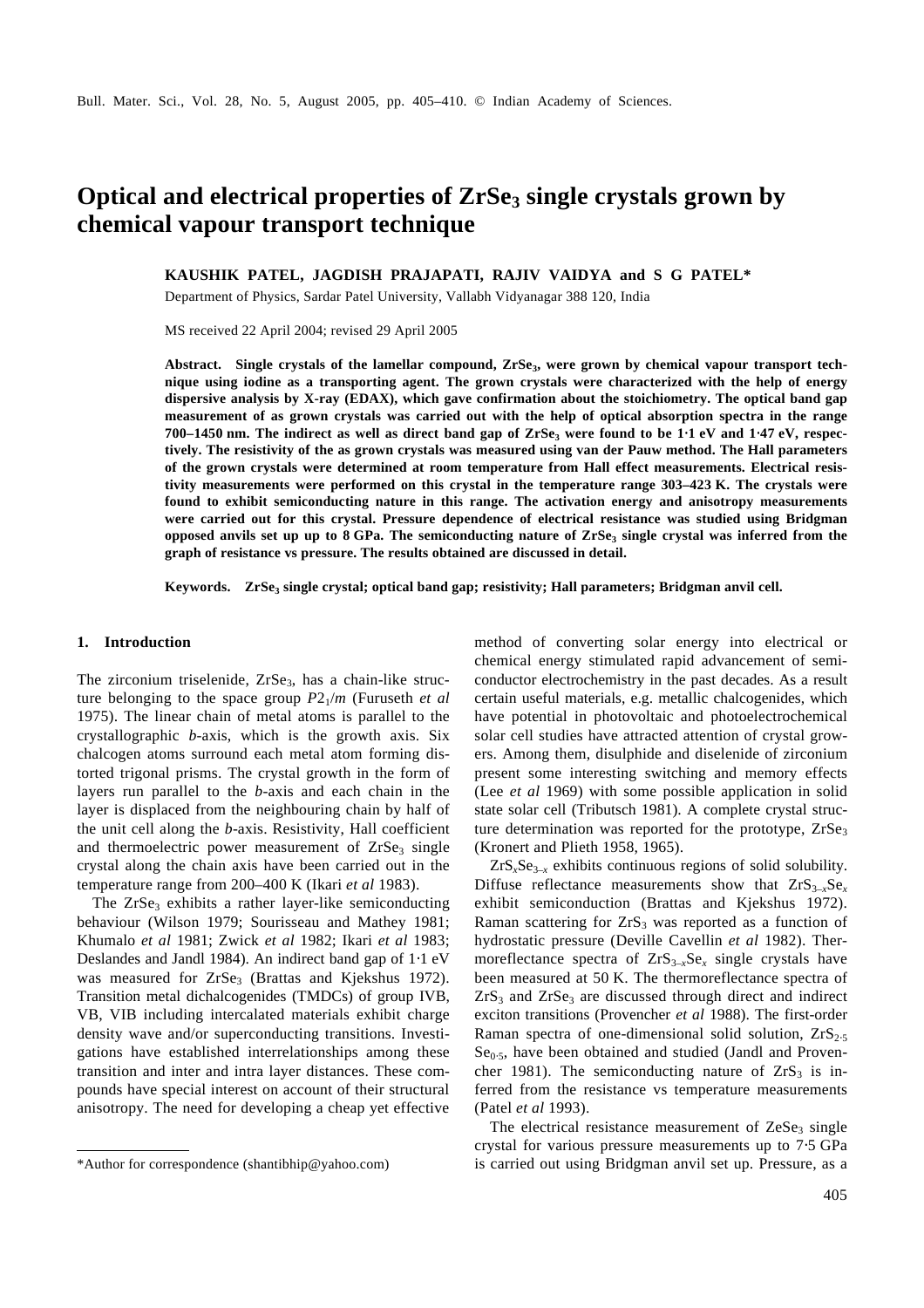| Ampoule dimension |            | Temperature distribution |                  | Physical characteristics of crystals |                            |                   |             |
|-------------------|------------|--------------------------|------------------|--------------------------------------|----------------------------|-------------------|-------------|
| Length<br>(mm)    | ID<br>(mm) | Hot zone<br>(K)          | Cold zone<br>(K) | Growth time<br>(h)                   | Plate area<br>$\text{m}^2$ | Thickness<br>(mm) | Colour      |
| 250               | 22         | 1173                     | 123              | 370                                  | 45                         | 0.09              | Red shining |

Table 1. Growth parameters of ZrSe<sub>3</sub> single crystal grown using chemical (iodine) vapour transport technique.

relatively cleaner way of controlled change of interatomic distances, holds promise in the investigation of these materials to identify the novel properties and phase changes exhibited by them. A detailed study of the valence band by synchrotron radiation photoemission spectroscopy had demonstrated the existence of paired-anion ligands in zirconium trichalcogenides (Margaritondo *et al* 1980).

In this paper, we report the growth, measurements of d.c. resistivity and anisotropy in electrical resistivity in the temperature range 303–423 K carried out to identify any possible temperature induced transitions in them.

### **2. Experimental**

The single crystals of  $ZrSe_3$  were grown by the chemical vapour transport (CVT) method using iodine as a transporting agent. The charge of  $ZrSe_3$  was prepared using high purity elements. The temperature for compound preparation was about 900°C for 3 days. The charge of compound was then put into another quartz ampoule and then sealed together with 5 mg/cc iodine. The ampoule was placed in the two-zone furnace with appropriate gradient. The details of growth parameters are given in table 1. The stoichiometry of the as grown crystals was confirmed by energy dispersive analysis by X-ray (EDAX). The stoichiometric proportion of  $ZrSe<sub>3</sub>$  single crystals is shown in table 2.

The absorption spectra were obtained by means of a UV–VIS–NIR DK 2A spectrophotometer in the range 700–1450 nm. All measurements were taken at room temperature with the incident beam normal to the basal plane i.e. along the *c*-axis of the as grown flakes.

The electrical resistance was measured by van der Pauw method at room temperature. The values of mobility, Hall coefficient and carrier concentration were determined from the Hall effect measurements and represented in table 2.

The high temperature resistivity measurement perpendicular to *c*-axis i.e. along the basal plane, was carried out on  $ZrSe<sub>3</sub>$  single crystal in the temperature range 303– 423 K, using the four-probe set up manufactured by Scientific Equipments, Roorkee. Resistivity measurement parallel to *c*-axis i.e. normal to the basal plane, was carried out for the same temperature range using an experimental set up designed and prepared by the University Science

**Table 2.** The stoichiometric proportion and EDAX data of ZrSe<sub>3</sub> single crystals.

| Element   | Stoichiometric proportion<br>$(Wt\%)$ | From EDAX<br>$(Wt\%)$ |
|-----------|---------------------------------------|-----------------------|
| Zr        | 27.80                                 | 25.26                 |
| <b>Se</b> | 72.20                                 | 74.74                 |

and Instrumentation Centre (USIC), Sardar Patel University, Vallabh Vidyanagar.

Using the resistivity values parallel and perpendicular to *c*-axis, the anisotropy ratio  $g = r_{\parallel}/r_{\perp}$  for all the different samples has been determined in the temperature range 303–423 K.

The resistance was measured for this crystal as a function of pressure up to 8 GPa. Pressure was generated with a Bridgman type tungsten carbide opposed anvil apparatus. The sample was contained in a pyrophilite gasket with talc as pressure transmitting medium. A four-probe method was used to evaluate the resistance of  $ZrSe<sub>3</sub>$  sample. A constant current was passed through the sample and the voltage across it was measured using d.c. nanovoltmeter.

#### **3. Results and discussion**

The interpretations of experimental results, viz. the dependence of absorption coefficient '*a*' in terms of the direct and indirect transitions is most often performed with the help of formula derived for three-dimensional (3D) crystal. Their simplest form is as follows (Pankow 1975).

For direct band gap,

$$
a h \mathbf{n} = A (h \mathbf{n} - E_g)^r, \tag{1}
$$

for indirect band gap,

$$
\mathbf{a}h\mathbf{v} = \sum_{j} B_{j} (h\mathbf{v} - E'_{g} \pm E_{pj})^{r}, \tag{2}
$$

here *a* is absorption coefficient, calculated as a function of photon energy from absorption vs wavelength curve, *hn* the energy of the incident photon,  $E_g$  the energy for the direct transition,  $E'_{g}$  the energy for the indirect transition and  $E_{pj}$  the energy of the phonons assisting at indirect transition. *A* and *B* are parameters which depend in a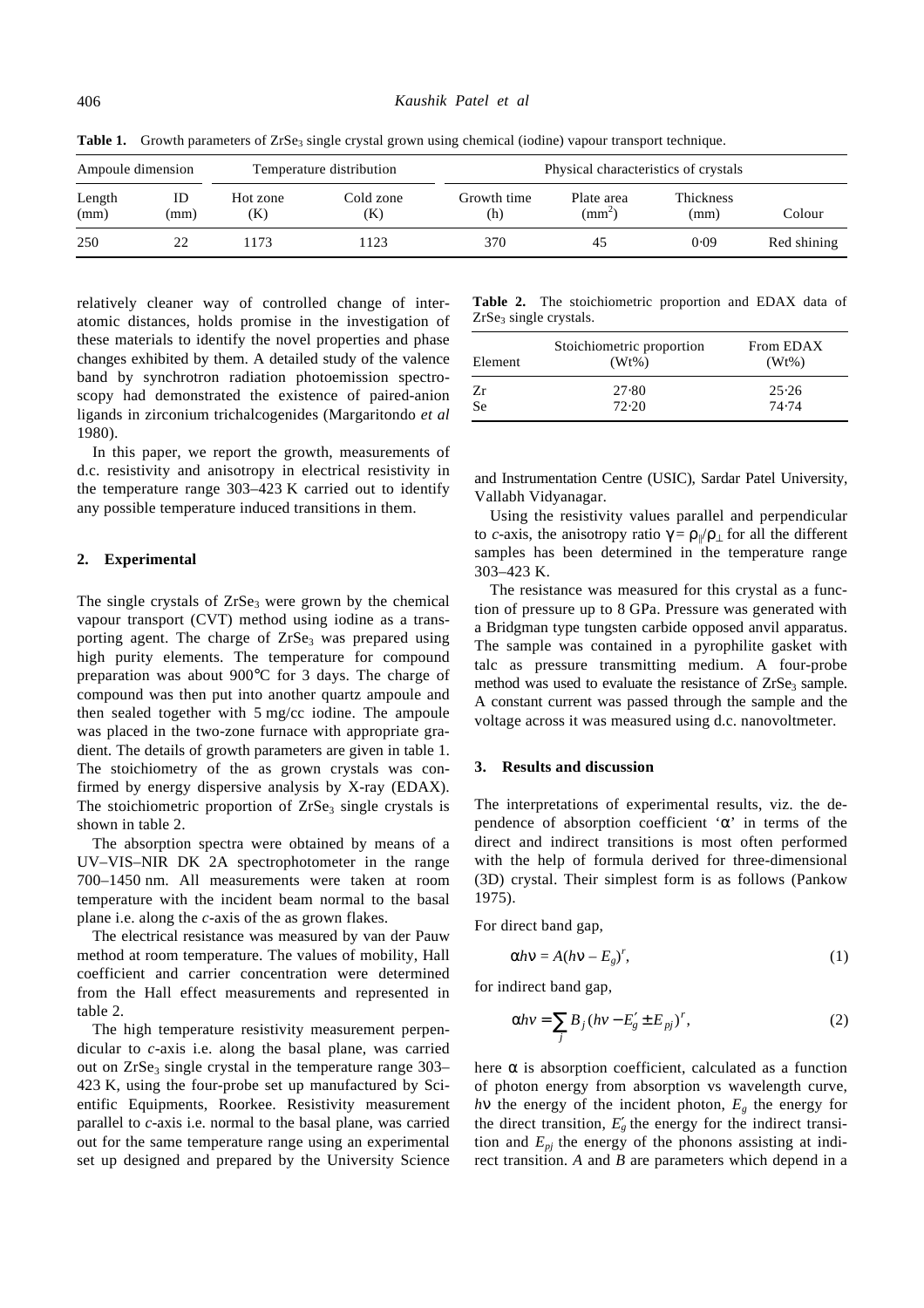

**Figure 1.** The plot of  $(ahn)^{1/2}$  vs photon energy  $(hn)$  for ZrSe<sub>3</sub> single crystal.



**Figure 2.** The plot of  $(ahn)^2$  vs photon energy  $(hn)$  for ZrSe<sub>3</sub> single crystal.

more complicated way on temperature, photon energy and phonon energies, *E*p.

By plotting graph of  $(ahn)^{1/2}$  vs *hn* and  $(ahn)^2$  vs *hn* as shown in figures 1 and 2, it is possible to determine the indirect as well as direct band gap, respectively for ZrSe<sub>3</sub> single crystal. In figure 1, the curve indicates a discontinuous straight line and represents interband transition involving the emission or absorption of phonons. The band gap is obtained by extrapolating the linear part to zero of the ordinate. The indirect and direct band gaps are found to be 1⋅1 eV and 1⋅47 eV, respectively. The values of indirect band gap can also be obtained from the graphical calculation of the discrete energy levels. It is quite clear

from the analysis of the absorption data that direct and indirect symmetry allowed transitions to give a good account of the absorption edge in  $ZrSe<sub>3</sub>$  single crystals.

The graph of log  $r_{\perp}$  vs 1000/*T* for as grown crystal is shown in figure 3. The graph of log  $r_{\parallel}$  vs 1000/*T* is shown in figure 4. In figures 3 and 4 the resistivity decreases with increase in temperature. It suggests the semiconducting nature of ZrSe<sub>3</sub> crystal in the temperature range 303–423 K. The variation of resistivity along the basal plane is attributed to the change in nature of chemical bonding between the cation and anion. Layered crystals often show predominance of stacking faults. Perpendicular to the layers, however, there is a probability of transport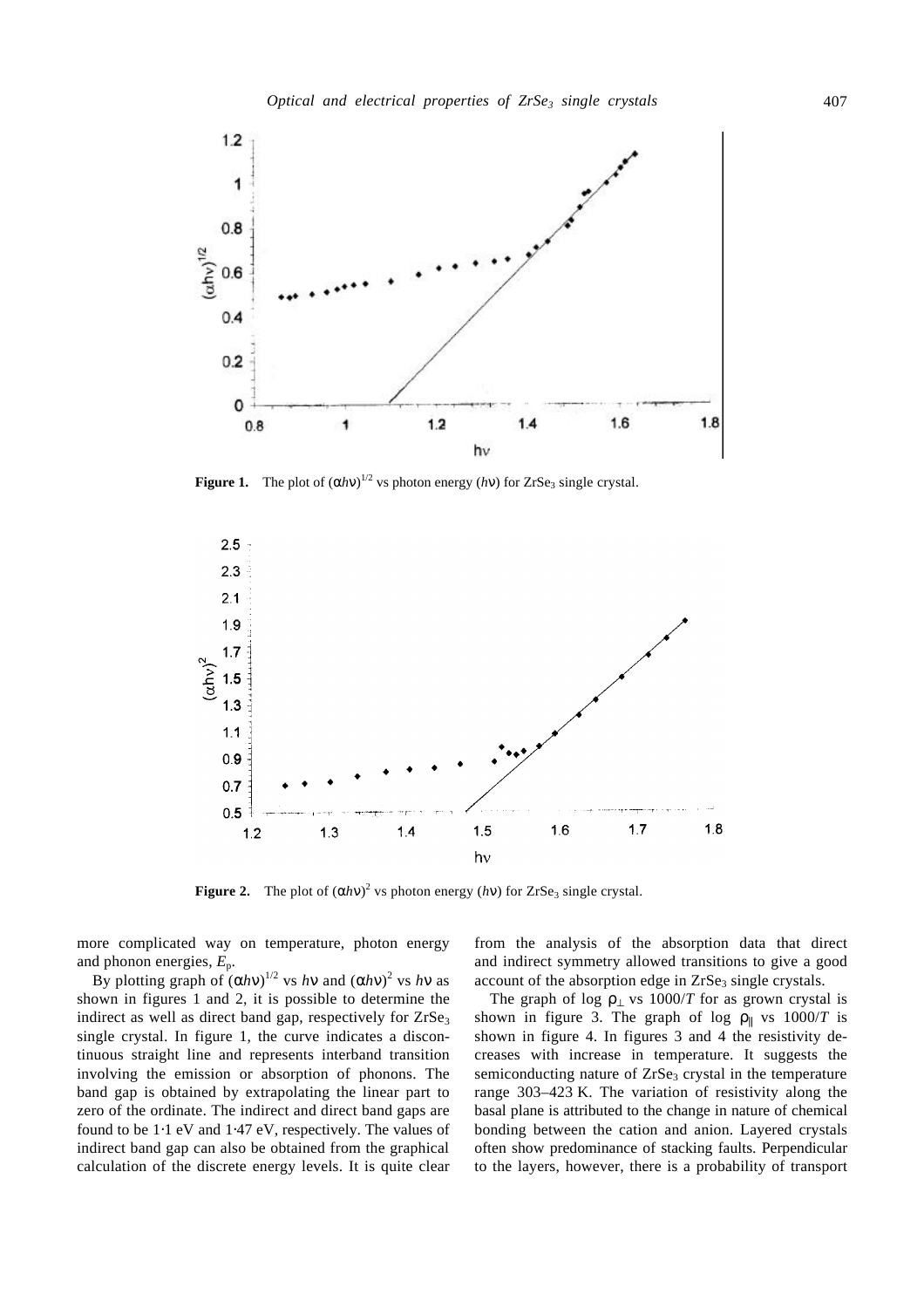**Table 3.** Hall parameters, resistivity, conductivity, Hall coefficient, mobility and carrier concentration at room temperature for ZrSe<sub>3</sub>.



**Figure 3.** The plot of log  $r_1$  vs 1000/*T* for ZrSe<sub>3</sub> single crystal.



**Figure 4.** The plot of resistivity  $r_{\parallel}$  vs 1000/*T* for ZrSe<sub>3</sub> single crystal.

due to the localization of the electron states because of the presence of stacking faults. This will therefore give rise to a fairly large amount of conduction parallel to *c*axis. The graph of anisotropy ratio,  $g$  vs  $1000/T$  for  $ZrSe<sub>3</sub>$ single crystal is shown in figure 5. This anisotropy ratio increases as the temperature decreases for as grown crystals. For the materials, which are intermediate between two and three dimensions, there is an anisotropy of strength

of the bond between atoms. Application of temperature or chemical alloying causes greater changes in the length of weaker bonds than those of stronger ones. This type of anisotropy behaviour is an interesting question for the strongly layered materials and it can also be explained as an effect of stacking disorder.

Under normal conditions solids exhibit a particular crystal structure for which the total energy is minimum.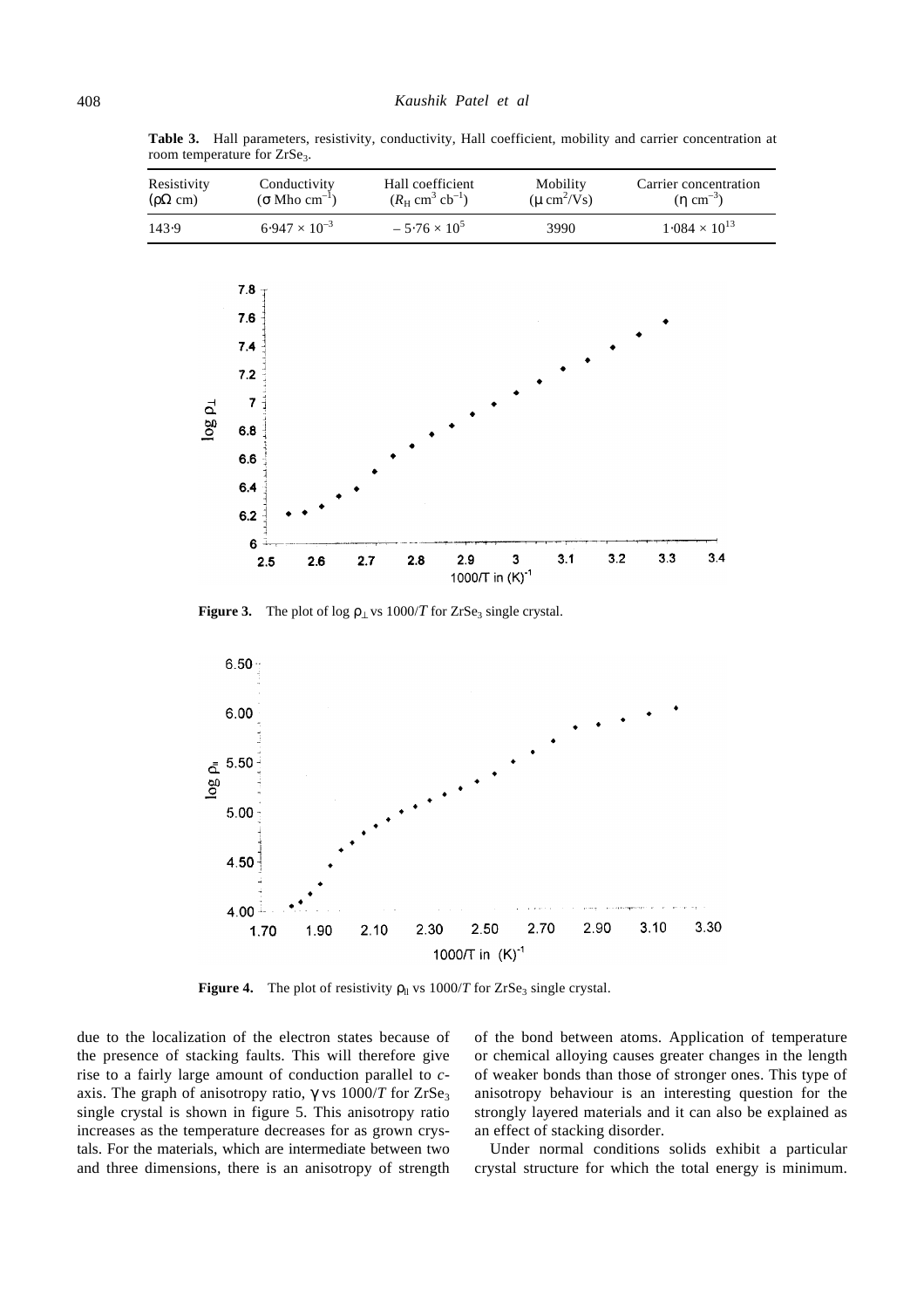

**Figure 5.** The plot of anisotropy ratio  $g$  vs  $1000/T$  for  $ZrSe_3$  single crystal.



**Figure 6.** The plot of  $\log R$  vs pressure for  $\text{ZrSe}_3$  single crystal.

However, on application of high pressure, the atomic arrangements in solids change, resulting in changes in interatomic distances and crystal structure. The graph of log *R* vs pressure is shown in figure 6. The resistance decreases with increase in pressure as shown in figure 6. No phase transition is found in  $ZrSe<sub>3</sub>$  crystals up to 8 GPa. The sample becomes more conducting as pressure increases which show the linear dependence of resistance with pressure.

#### **4. Conclusions**

(I) The single crystal of  $ZrSe<sub>3</sub>$  has been grown by the chemical vapour transition (CVT) technique using iodine as a transporting agent.

(II) EDAX analysis of the grown sample shows that stoichiometry is nearly preserved in the as grown crystals of the said compounds.

(III) The indirect and direct band gaps are 1⋅10 eV and  $1.47$  eV, respectively for  $ZrSe<sub>3</sub>$  single crystals.

(IV) The negative value of Hall coefficient clearly indicates that  $ZrSe<sub>3</sub>$  is an *n*-type semiconductor.

(V) The electrical resistivity perpendicular to *c*-axis as well as parallel to *c*-axis decreases with increasing temperature for  $ZrSe_3$  single crystal suggesting their semiconducting nature in the temperature range 303–423 K.

(VI) The anisotropy ratio decreases with increase in temperature in the range 303–403 K for this crystal.

(VII) From figure 6, it is concluded that the sample becomes